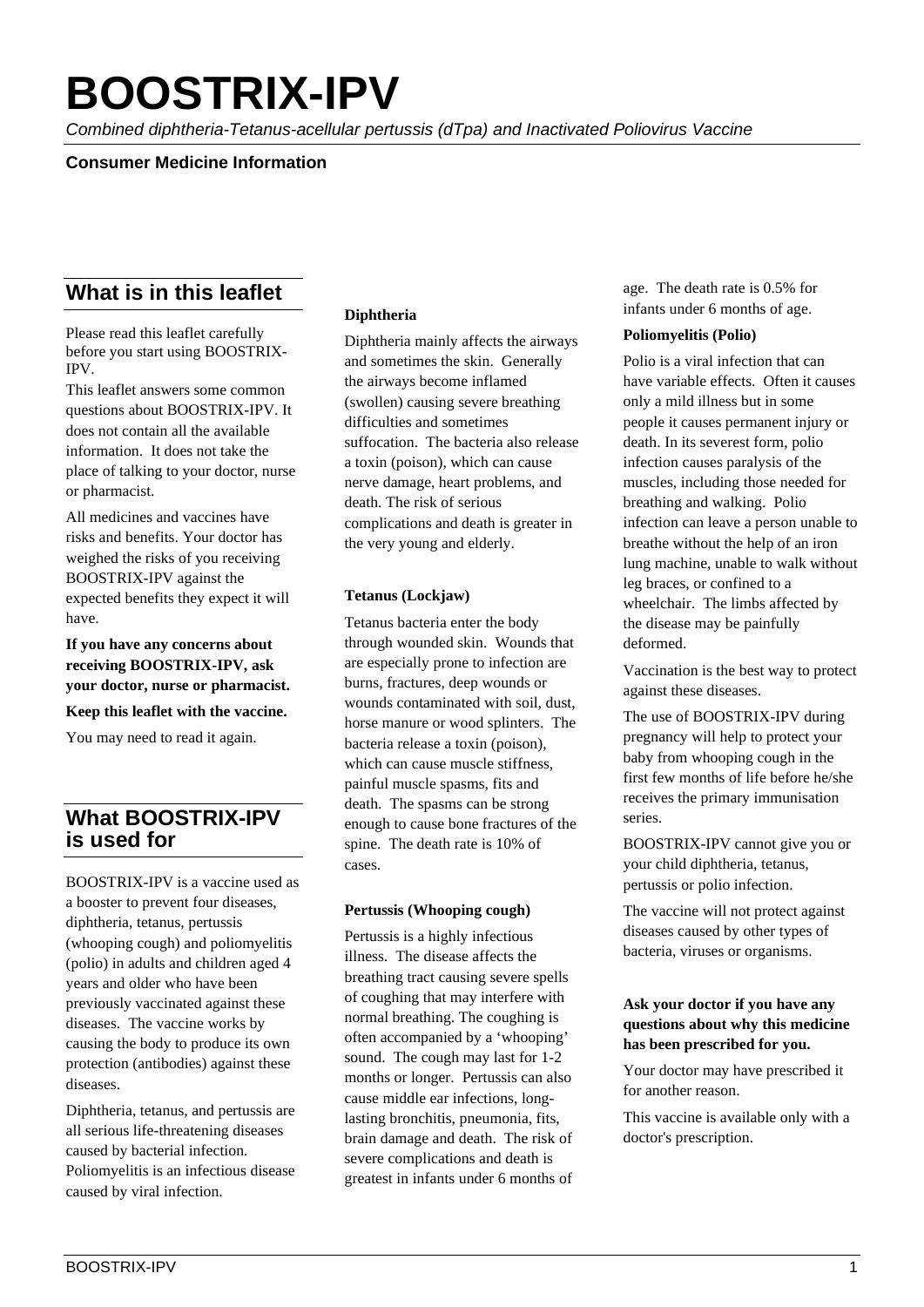There is not enough information to recommend the use of this medicine for children under the age of 4 years.

# **Before you are given BOOSTRIX-IPV**

## *When you must not be given it*

- Do not have BOOSTRIX-IPV if:
	- You or your child has had an allergic reaction to:
		- BOOSTRIX-IPV, or any ingredient contained in this vaccine. The ingredients in BOOSTRIX-IPV are listed at the end of this leaflet
		- to any other vaccine containing diphtheria, tetanus, pertussis or inactivated polio (such as Infanrix, Triple Antigen, Tripacel or Ipol vaccine)

Some of the symptoms of an allergic reaction may include:

- shortness of breath
- wheezing or difficulty breathing
- swelling of the face, lips, tongue, or other parts of the body
- rash, itching or hives on the skin
- you or your child experienced a disease of the brain within 7 days after previous vaccination with a pertussis containing vaccine
- you or your child suffered from problems associated with your nervous system following earlier immunisation against diphtheria and/or tetanus even if only for a short time
- you or your child has not received a complete course of diphtheria or tetanus vaccine previously.

#### **Do not use this vaccine after the expiry date printed on the pack or if the packaging is torn or shows signs of tampering.**

If it has expired or is damaged, return it to your pharmacist for disposal.

**If you are not sure whether you or your child should receive BOOSTRIX-IPV, talk to your doctor or nurse.** 

## *Before being given BOOSTRIX-IPV*

**Tell your doctor if you or your child have or have had any of the following medical problems:**

- after having BOOSTRIX-IPV or another pertussis-containing vaccine (such as Infanrix or Triple Antigen) you or your child had any problems, especially:
	- a high temperature  $(>40.0^{\circ}C)$ within 2 days of vaccination
	- a collapse or shock-like state within 2 days of vaccination
	- crying lasting 3 hours or more within 2 days of vaccination
	- convulsions (seizures/fits) with or without a fever within 3 days of vaccination
- you or your child has a severe infection with a high temperature. A minor infection such as a cold should not be problem, but talk to your doctor or nurse about this before vaccination
- a family history of Sudden Infant Death Syndrome (SIDS)
- a tendency to febrile convulsions (seizures/fits due to a fever or high body temperate)
- brain disease or central nervous system (CNS) disease (i.e.. epilepsy etc.)
- a bleeding problem or bruises easily
- allergy to the antibiotics neomycin sulfate and polymyxin sulfate
- lowered immunity due to medical treatment or a medical condition.

• you or your child fainted with a previous injection. Fainting can occur following, or even before any needle injection.

Tell your doctor if your child is less than 4 years of age. The vaccine is only intended for use in children aged 4 years and above and in adults. The vaccine may not be as effective in infants younger than 4 years of age, because of the low diphtheria, tetanus and pertussis antigen content

#### **Tell your doctor if you or your child has allergies to any other medicines, foods, preservatives or dyes.**

**Tell your doctor if you are pregnant or plan to become pregnant or are breast-feeding.**

Your doctor can discuss with you the risks and benefits of receiving BOOSTRIX-IPV during pregnancy.

It is not known if BOOSTRIX-IPV passes into breast milk.

**If you have not told your doctor about any of the above, tell him/her before you receive BOOSTRIX-IPV.**

# *Taking other medicines*

**Tell your doctor, nurse or pharmacist if you or your child are taking any other medicines, including any that you get without a prescription from your pharmacy, supermarket or health food shop.**

Some medicines and BOOSTRIX-IPV may interfere with each other.

The following medicines may affect how well BOOSTRIX-IPV works:

• medicines which suppress the immune system, such as highdose corticosteroids (steroids).

Your doctor, nurse or pharmacist have more information on medicines to be careful with or avoid when given this vaccine.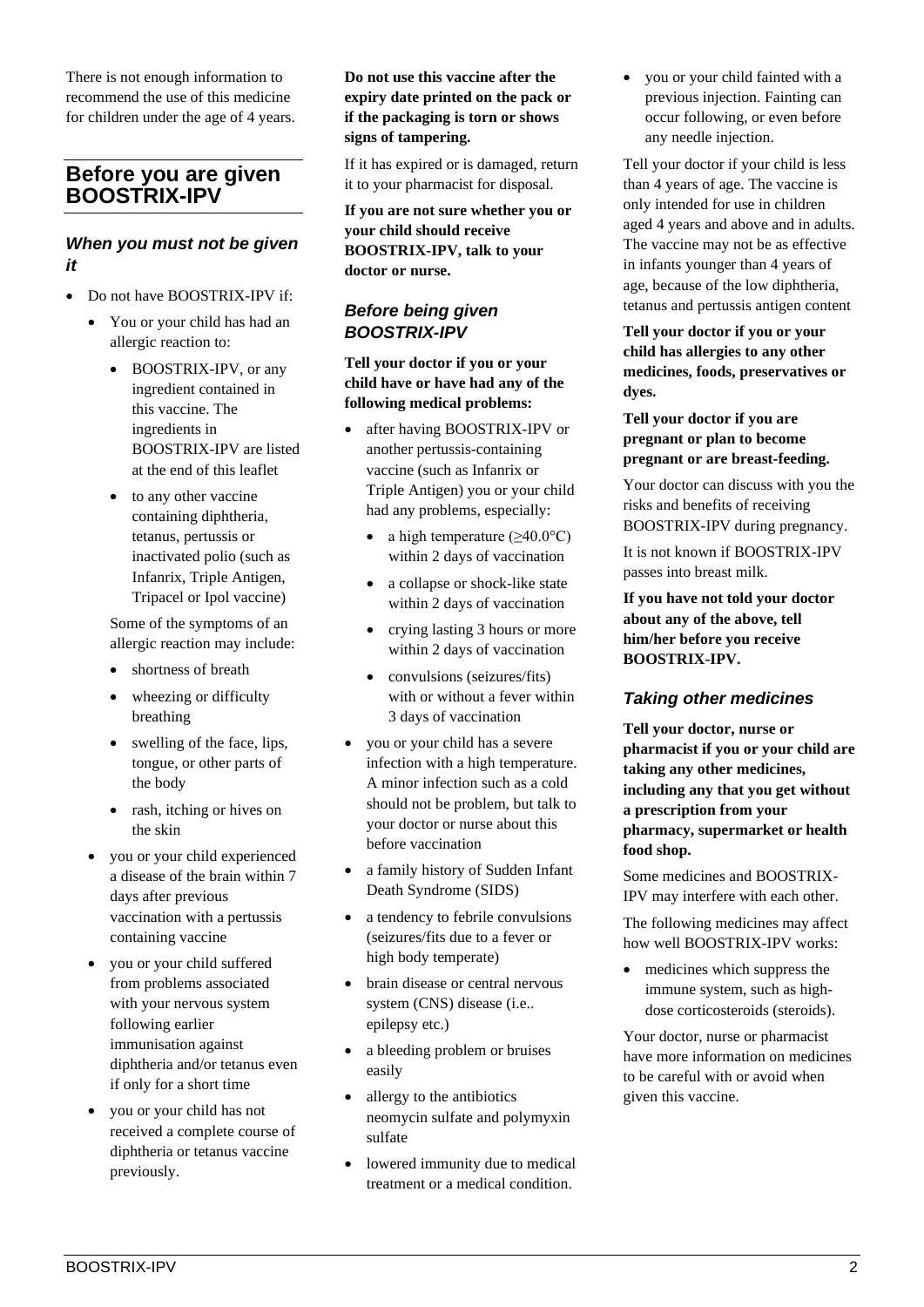## *Having other vaccines*

**Tell your doctor or nurse if you or your child has received another vaccine recently.**

**Some vaccines may be affected by other vaccines. Your doctor, nurse or pharmacist will be able to tell you what to do if BOOSTRIX-IPV is to be given with another vaccine.**

# **How BOOSTRIX-IPV is given**

The doctor or nurse will give BOOSTRIX-IPV as an injection. **If you have any concerns about how this vaccine is to be given, talk to your doctor, nurse or pharmacist.** 

## *How much is given*

The dose of BOOSTRIX-IPV is 0.5 mL.

## *How it is given*

BOOSTRIX-IPV will be injected in the upper arm muscle. Each dose of BOOSTRIX-IPV is for single use only. Any residual vaccine must be discarded.

#### **The vaccine should never be given intravenously.**

## *When it is given*

BOOSTRIX-IPV is generally given whenever a booster dose of diphtheria, tetanus and polio vaccine is required and where a booster for pertussis is desired.

BOOSTRIX-IPV may also be given in the case of a tetanus-prone injury where a booster for diptheria, pertussis and polio is also required, provided no previous dose of tetanus vaccine was given within five years previously.

**Do not give your medicine to anyone else, even if they have the same condition as you.** 

## *If a dose is missed*

If you or your child misses a scheduled dose, talk to your doctor or nurse and arrange another visit as soon as possible.

**If you are not sure what to do, ask your doctor, nurse or pharmacist.** 

# **While being given BOOSTRIX-IPV**

## *Things you must do*

Keep the follow up visits with the doctor or clinic. It is important the follow-up doses of BOOSTRIX-IPV are given at the correct times. This will ensure the best effect of the vaccine in protecting you or your child against diphtheria, tetanus, pertussis and poliovirus infection.

# **Side effects**

**Tell your doctor, nurse or pharmacist as soon as possible if you or your child do not feel well during or after having had a dose of BOOSTRIX-IPV.**

BOOSTRIX-IPV helps protect most children and adults from diphtheria, tetanus, pertussis and poliovirus infection, but it may have unwanted side effects in a few people. All medicines and vaccines can have side effects. Sometimes they are serious; most of the time they are not. Some side effects may need medical treatment.

The chance of you or your child having a serious side effect is very much less than the chance of having a permanent injury from the natural infections.

Most unwanted effects with BOOSTRIX-IPV are mild and usually clear up within a few days. These effects, as with other vaccines, generally occur around the injection site.

**Do not be alarmed by the following lists of side effects. You may not experience any of them.** 

**Ask your doctor, nurse or pharmacist to answer any questions you may have.** 

#### **Side effects that occurred in children from 4 to 9 years of age**

Very common (these may occur with more than 1 in 10 doses of the vaccine):

- sleepiness
- swelling, pain, redness at the injection site

Common (these may occur with up to 1 in 10 doses of the vaccine):

- loss of appetite
- *irritability*
- headache
- fever (more than  $37.5^{\circ}$ C)
- bleeding at the injection site.

Uncommon (these may occur with up to 1 in 100 doses of the vaccine):

- swollen glands in the neck, armpit or groin
- sleeping problems
- apathy
- dry throat
- diarrhoea, vomiting, nausea
- stomach pain or discomfort
- tiredness.

#### **Side effects that occurred in adults, teenagers and children from the age of 10 years onwards**

Very common (these may occur with more than 1 in 10 doses of the vaccine):

- headache
- swelling, pain, redness at the injection site
- tiredness.

Common (these may occur with up to 1 in 10 doses of the vaccine):

- fever (more than  $37.5^{\circ}$ C)
- bruising at the injection site
- nausea, vomiting, diarrhoea and/or abdominal pain.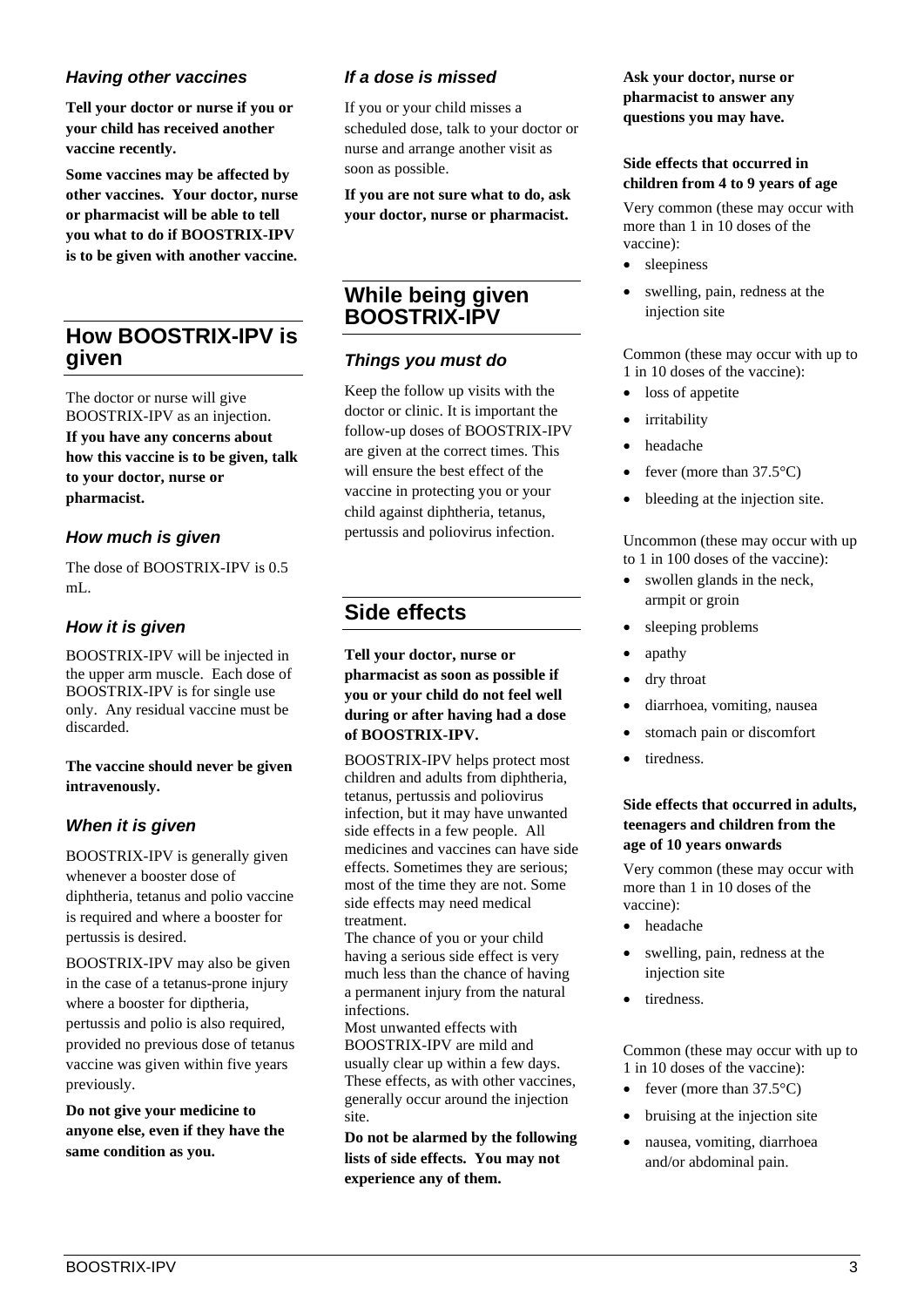Uncommon (these may occur with up to 1 in 100 doses of the vaccine):

- oral herpes
- swollen glands in the neck, armpit or groin
- decreased appetite
- tingling or numbness of the hands or feet
- sleepiness
- dizziness
- asthma
- itching
- joint pain , muscle pain
- fever (more than  $39^{\circ}$ C)
- chills
- pain.

#### **The following side effects are not specific for any age group:**

Rare (these may occur with up to 1 in 1,000 doses of the vaccine):

- swelling of the face, mouth, tongue or throat which may cause difficulty in swallowing or breathing
- fits (with or without fever)
- hives
- hard lump at the injection site
- extensive swelling of the vaccinated limb
- unusual weakness.

Additionally, the following side effects have been reported during clinical studies or routine use of Boostrix (GlaxoSmithKline Biological's booster vaccine against diphtheria, tetanus and pertussis):

#### **Side effects that occurred in children from 4 to 9 years of age**

Common (these may occur with up to 1 in 10 doses of the vaccine):

• nausea, vomiting, diarrhoea and/or abdominal pain.

Uncommon (these may occur with up to 1 in 100 doses of the vaccine):

- upper respiratory tract infection
- disturbances in attention
- discharge with itching of the eyes and crusty eyelids
- skin rash
- pain
- hard lump at the injection site.

#### **Side effects that occurred in adults, teenagers and children from the age of 10 years onwards**

Very common (these may occur with more than 1 in 10 doses of the vaccine):

• generally feeling unwell

Common (these may occur with up to 1 in 10 doses of the vaccine):

- nausea
- hard lump and abscess at the injection site.

Uncommon (these may occur with up to 1 in 100 doses of the vaccine):

- upper respiratory tract infection
- sore throat and discomfort when swallowing
- fainting
- cough
- diarrhoea, vomiting
- excessive sweating
- skin rash
- joint or muscle stiffness
- flu-like symptoms, such as fever, sore throat, runny nose, cough and chills.

**If any of the following happen, tell your doctor immediately or go to Accident and Emergency at your nearest hospital:** 

- sudden sign of allergy such as rash, itching or hives on the skin, swelling of limbs, face, eyes, lips, mouth, throat or other part of the body
- shortness of breath, breathing or swallowing difficulties
- unusual tiredness or weakness that is sudden and severe.

These are signs of an allergic reaction. As with all vaccines given by injection there is a very small risk of such reactions. Allergy to BOOSTRIX-IPV is rare. Any such severe reactions will usually occur within the first few hours of vaccination.

Other side effects not listed above, can also occur during or soon after a dose of BOOSTRIX-IPV.

**Check with your doctor or nurse if you or your child has any other side effects.**

# **How to store BOOSTRIX-IPV**

## *Storage*

BOOSTRIX-IPV is usually stored at the doctor's clinic or surgery, or at the pharmacy. But if you need to store BOOSTRIX-IPV always:

• Keep BOOSTRIX-IPV in the refrigerator, stored between +2°C and  $+8$ °C.

#### **THE PACK SHOULD NEVER BE FROZEN. FREEZING DESTROYS THE VACCINE**

- Keep the vaccine out of the reach of children
- BOOSTRIX-IPV should be used immediately after opening
- Keep BOOSTRIX-IPV in the original pack until it is time for it to be given.
- Protect from light.

## *Disposal*

**Ask your pharmacist what to do with any BOOSTRIX-IPV that has expired or has not been used.** 

# **Product description**

## *What it looks like*

BOOSTRIX-IPV comes in a prefilled syringe. It is a white, slightly milky liquid.